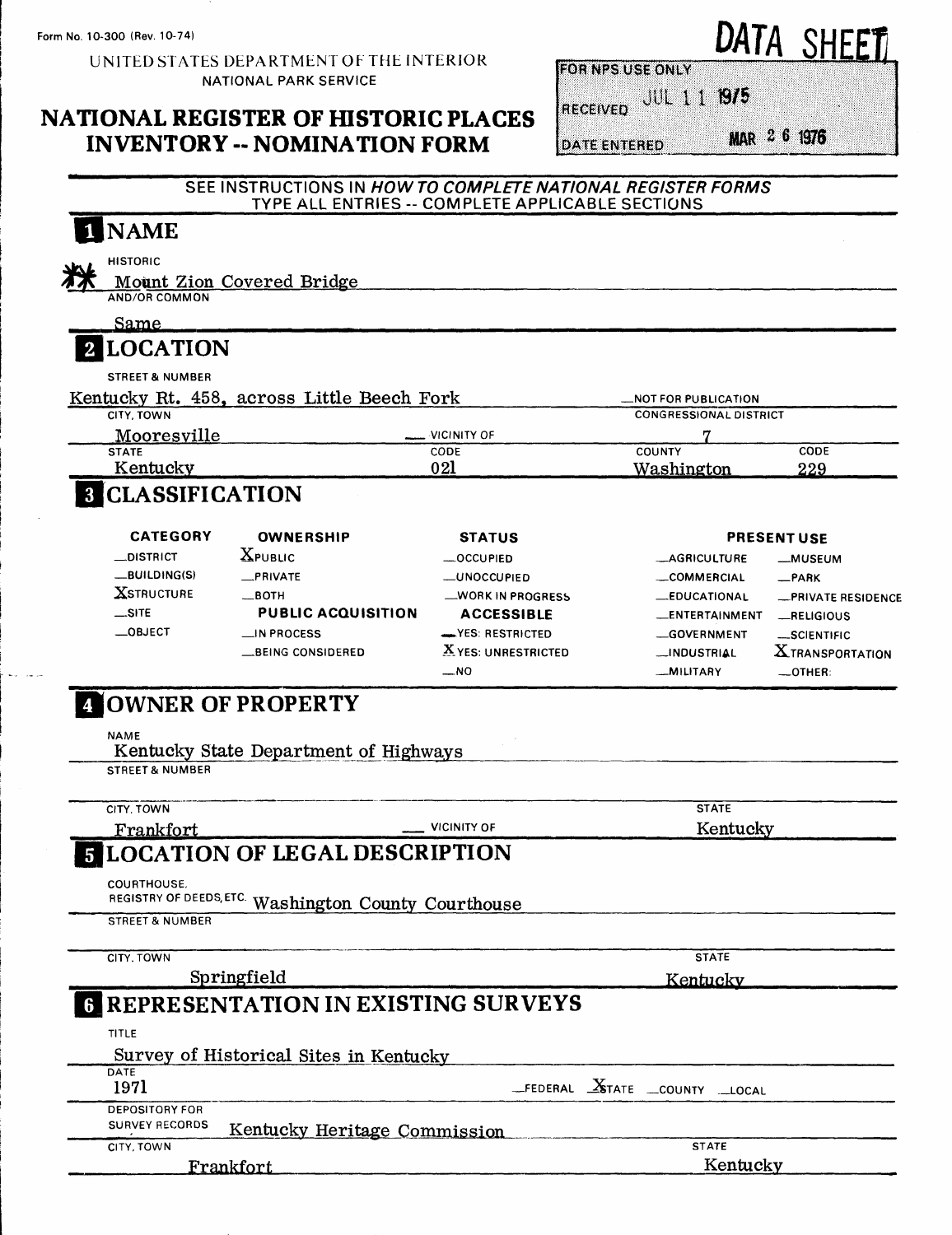#### , 73 **DESCRIPTION**

**CONDITION CHECK ONE CHECK ONE**

\_\_EXCELLENT \_\_\_DETERIORATED \_\_\_UNALTERED \_GOOD —RUINS XALTERED \_MOVED DATE. XFAIR **EXPOSED** 

*———————————***DESCRIBE THE PRESENT AND ORIGINAL (IF KNOWN) PHYSICAL APPEARANCE**

The Mount Zion Covered Bridge of Washington County is on Kentucky Route 458 across the Little Beech Fork, 2. 2 miles north of the junction with Kentucky Route 55.

Utilizing the Burr truss design, Court records of 1871 show it "to be 280 feet long and 18 feet wide with two abutments and middle pier.... The exterior walls to be built vertically of oak and yellow poplar plank, the floor to be laid with Beech plank, two and one-half inches thick.... The bridge to be covered with a good shingle roof of yellow poplar."

The bridge is still open and maintained by the state with repairs forthcoming.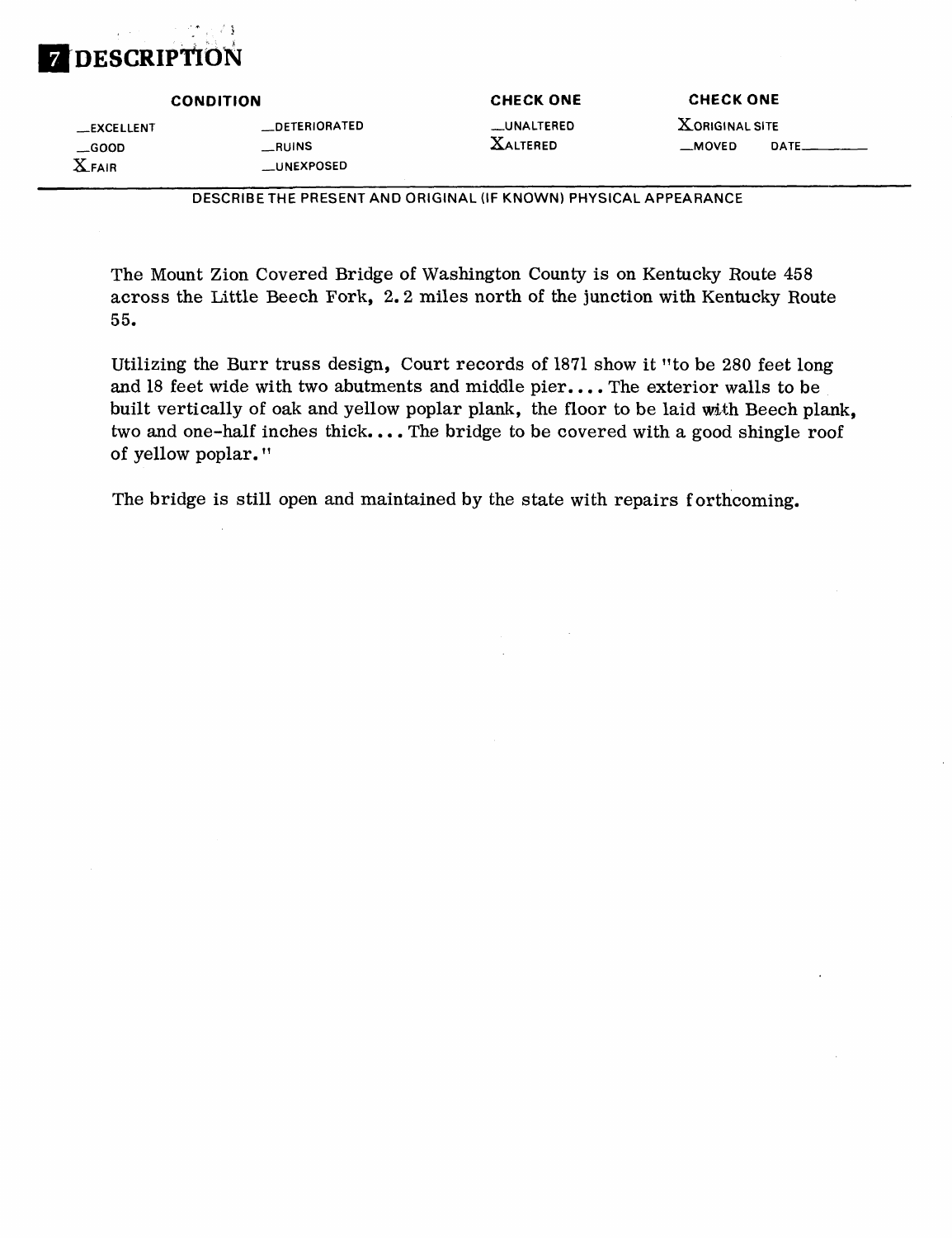# **01 SIGNIFICANCE**

| <b>SPECIFIC DATES</b> | 1871                       | <b>BUILDER/ARCHITECT</b>                         | н.                             | and William F. Barnes            |
|-----------------------|----------------------------|--------------------------------------------------|--------------------------------|----------------------------------|
|                       |                            | $\longrightarrow$ INVENTION                      |                                |                                  |
| $-1900-$              | COMMUNICATIONS             | __INDUSTRY                                       | __POLITICS/GOVERNMENT          | $-$ OTHER (SPECIFY)              |
| $X_1$ 800-1899        | <b>XCOMMERCE</b>           | EXPLORATION/SETTLEMENT                           | _PHILOSOPHY                    | <b>XTRANSPORTATION</b>           |
| $-1700-1799$          | $\equiv$ ART               | <b>XENGINEERING</b>                              | __MUSIC                        | $\overline{\phantom{0}}$ THEATER |
| $-1600-1699$          | <b>_ARCHITECTURE</b>       | <b>LEDUCATION</b>                                | __MILITARY                     | __SOCIAL/HUMANITARIAN            |
| $-1500-1599$          | <b>_AGRICULTURE</b>        | __ECONOMICS                                      | __LITERATURE                   | __SCULPTURE                      |
| $-1400-1499$          | <b>ARCHEOLOGY-HISTORIC</b> | __CONSERVATION                                   | $-LAW$                         | __SCIENCE                        |
| -PREHISTORIC          | _ARCHEOLOGY-PREHISTORIC    | COMMUNITY PLANNING                               | <b>LLANDSCAPE ARCHITECTURE</b> | __RELIGION                       |
| <b>PERIOD</b>         |                            | AREAS OF SIGNIFICANCE -- CHECK AND JUSTIFY BELOW |                                |                                  |

STATEMENT OF SIGNIFICANCE

The Mount Zion Covered Bridge over the Beech Fork is the last of seven such structures standing at one time in Washington County. Presently, it is one of the longest multi-span bridges remaining in the state.

The contractors were H. L. and William F. Barnes of Mount Washington and the original cost was \$5, 000. At the time the bridge was being built, the "Springfield and Chaplin Turnpike" had been surveyed and construction was underway. The bridge was an integral part of the Turnpike.

Completed on November 6, 1871, the Mount Zion Bridge has been serving the people of Washington County for over a century and is still in daily use.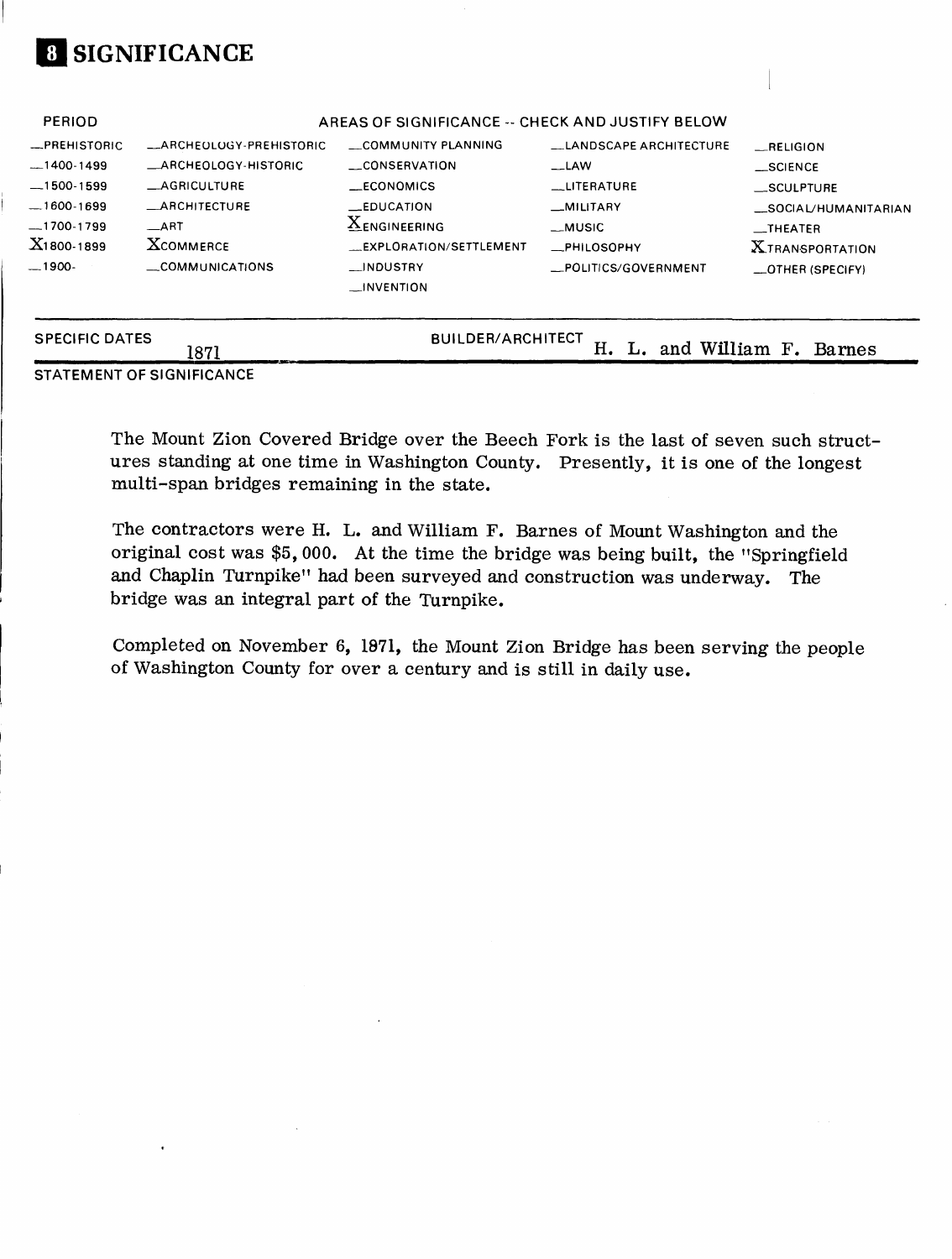# **IMAJOR BIBLIOGRAPHICAL REFERENCES**

Alien, Richard S. Covered Bridges of the South. New York: Bonanza Books, 1970. Kentucky Covered Bridge Association. Timbered Tunnel Talk. Newport, Kentucky (various issues).

> $B<sub>l</sub>$ ZONE

1 <u>. 1 , 1 , 1 , 1 , 1</u> **EASTING** 

1 . I . L NORTHING <u>1 , 1 , 1 , 1 , 1 , 1 , 1</u>

-i-jj

 $\mathbf{I}$  ,  $\mathbf{I}$  ,  $\mathbf{I}$ 

1 1 . 1 , , 1

 $\hat{\nabla}_{\!\scriptscriptstyle \!\mathcal{A}}$ 

 $D$ 

Washington County Courthouse Records. Court order Box 1871.

## **3GEOGR APHICAL DATA**

ACREAGE OF NOMINATED PROPERTY **2 acres** UTM REFERENCES

|             |                                    | $A[1,6]$ $[6]$ $[3]$ $[4]$ $[5]$ $[0]$ $[4]$ $[8]$ $[7]$ $[9]$ $[5]$ $[0]$ |
|-------------|------------------------------------|----------------------------------------------------------------------------|
| <b>ZONE</b> | <b>EASTING</b>                     | NORTHING                                                                   |
|             |                                    |                                                                            |
|             | <b>VERBAL BOUNDARY DESCRIPTION</b> |                                                                            |

7

| <b>STATE</b>                                                                                                                    | CODE                                                             | COUNTY              |                                | CODE |
|---------------------------------------------------------------------------------------------------------------------------------|------------------------------------------------------------------|---------------------|--------------------------------|------|
| <b>STATE</b>                                                                                                                    | CODE                                                             | <b>COUNTY</b>       |                                | CODE |
| FORM PREPARED BY                                                                                                                |                                                                  |                     |                                |      |
| <b>NAME / TITLE</b>                                                                                                             |                                                                  |                     |                                |      |
| John M. Johnson                                                                                                                 |                                                                  |                     |                                |      |
| <b>ORGANIZATION</b>                                                                                                             |                                                                  |                     | DATE                           |      |
| Kentucky Heritage Commission<br>STREET & NUMBER                                                                                 |                                                                  |                     | June, 1975<br><b>TELEPHONE</b> |      |
| 401 Wapping Street                                                                                                              |                                                                  |                     |                                |      |
| <b>CITY OR TOWN</b>                                                                                                             |                                                                  |                     | <b>STATE</b>                   |      |
|                                                                                                                                 |                                                                  |                     |                                |      |
| Frankfort<br><b>IZ STATE HISTORIC PRESERVATION OFFICER CERTIFICATION</b>                                                        | THE EVALUATED SIGNIFICANCE OF THIS PROPERTY WITHIN THE STATE IS: |                     | <u>Kentucky</u>                |      |
|                                                                                                                                 |                                                                  |                     |                                |      |
| NATIONAL __                                                                                                                     |                                                                  | STATE $\frac{1}{2}$ | $LOCAL$ <sub>-----</sub>       |      |
| As the designated State Historic Preservation Officer for the National Historic Preservation Act of 1966 (Public Law 89-665). I |                                                                  |                     |                                |      |
| hereby nominate this property for inclusion in the National Register and certify that it has been evaluated according to the    |                                                                  |                     |                                |      |
| criteria and procedures set forth by the National Park Service.                                                                 |                                                                  |                     |                                |      |
| FEDERAL REPRESENTATIVE SIGNATURE                                                                                                |                                                                  | ed W. Melton        |                                |      |
| TITLE                                                                                                                           | State Historic Preservation Afficer                              |                     | DATE $1/2$                     |      |
| <b>EORNPS USE ONLY</b>                                                                                                          |                                                                  |                     |                                |      |
| I HEREBY CERTIFY THAT THIS PROPER VISATUDED IN THE NATIONAL REGISTER                                                            |                                                                  |                     |                                |      |
| DIRECTOR ON                                                                                                                     | <b>AND HISTORIC PRESERVATION</b>                                 |                     | DATE                           |      |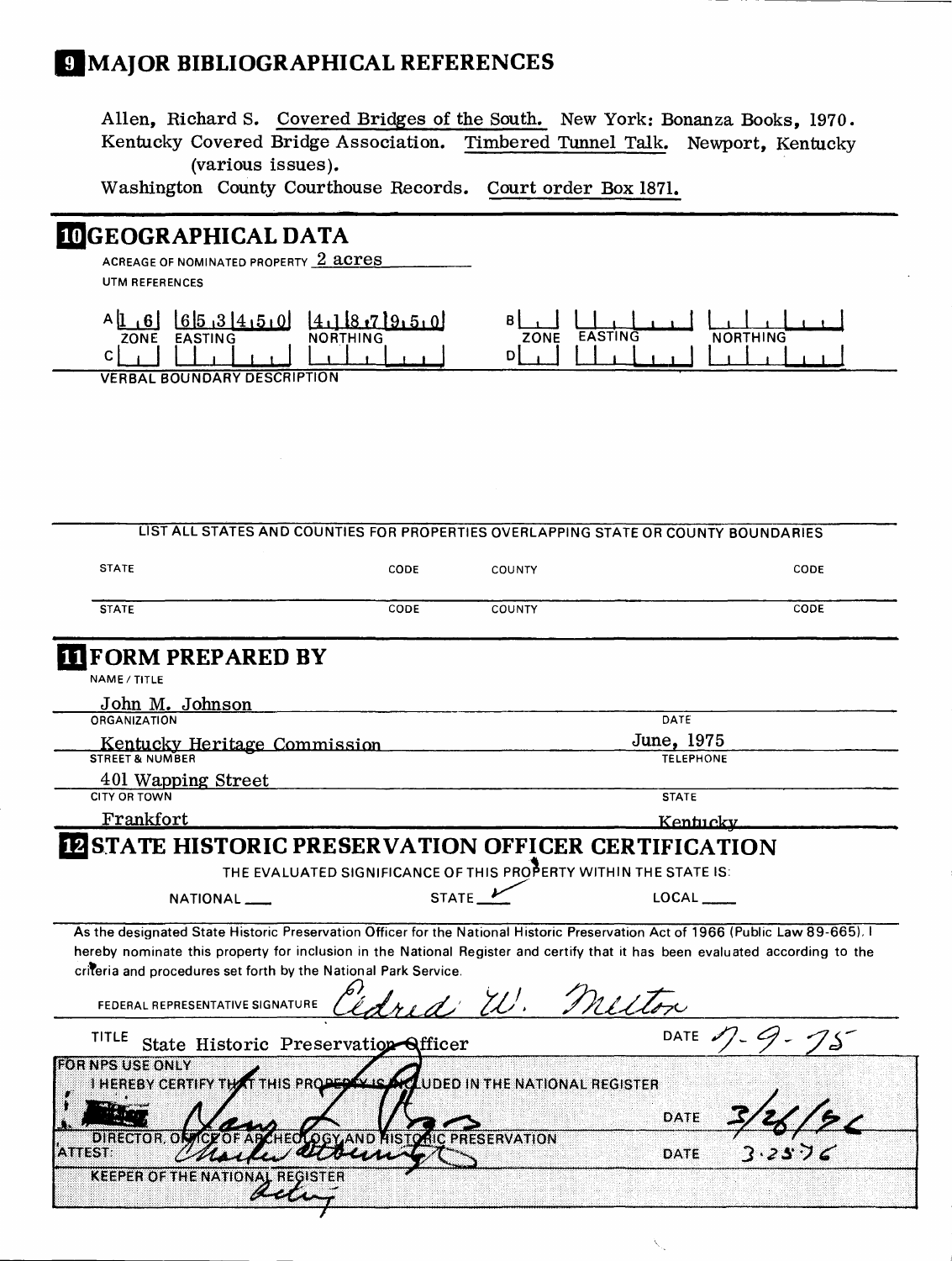#### UNITED STATES DEPARTMENT OF THE INTERIOR **NATIONAL PARK SERVICE**

### **NATIONAL REGISTER OF HISTORIC PLACES INVENTORY - NOMINATION FORM**

**FOR NPS USE ONLY** RECEIVED MAY 1 0 1976

**DATE ENTERED** 

Mt. Zion Covered Bridge **CONTINUATION SHEET ITEM NUMBER 7** PAGE 2

As measured by Kentucky's Department of Transportation, Mt. Zion Covered Bridge in Washington County is 211 feet in length.